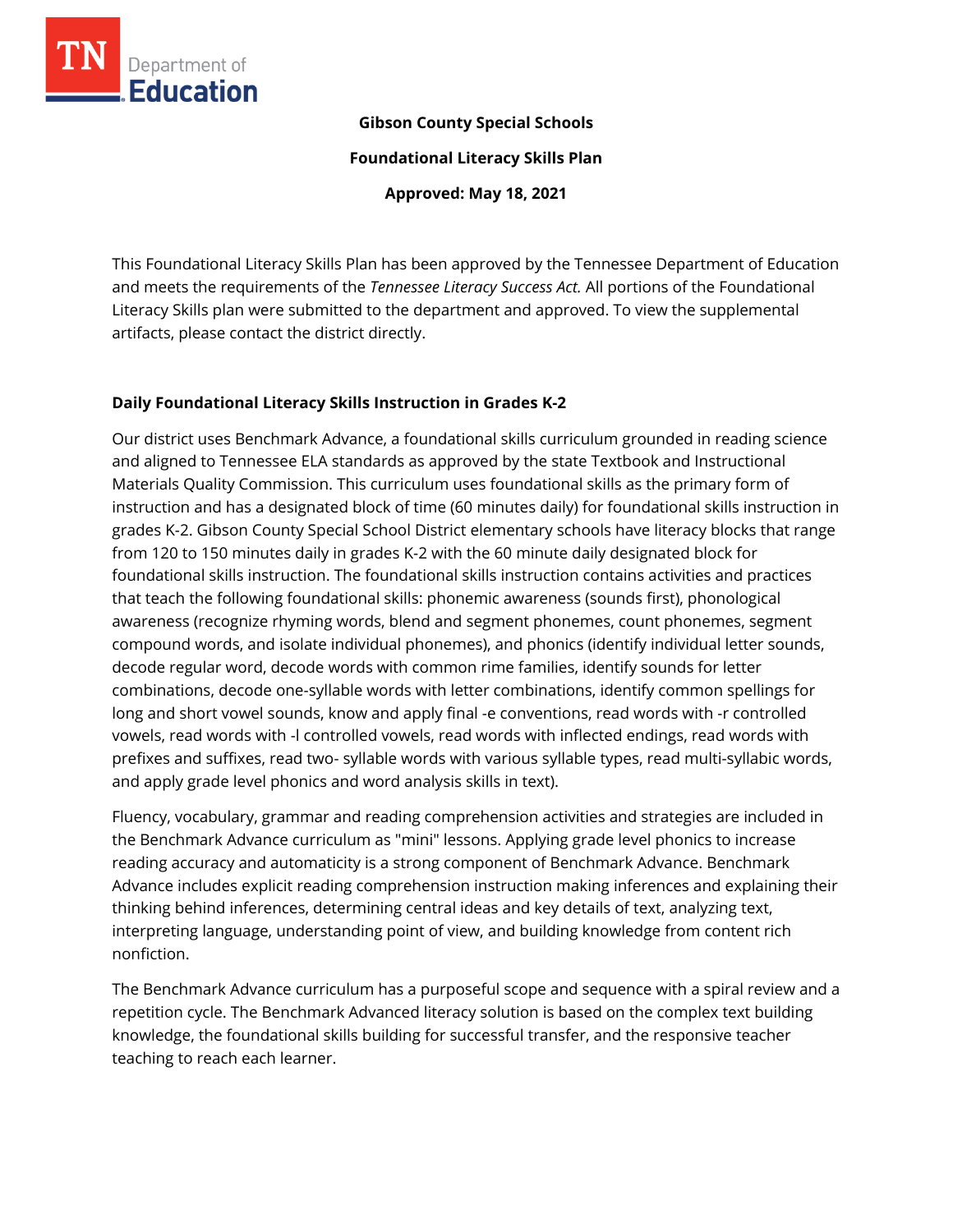Our improvements for next year are grounded in building district-wide grade level collaborative opportunities where teachers can perfect their craft by solving common problems. Using available data to guide and inform the collaboration, teachers will design and implement action plans. Results of the implementations backed by classroom data will be analyzed at the next collaboration to help refine their plans.

### **Daily Foundational Literacy Skills Instruction in Grades 3-5**

Our district has an integrated literacy block for grades three through five grounded in reading science aligned to Tennessee ELA standards. The district adopted Benchmark Advance for grades three through five which is from the curriculum materials approved by the Textbook and Instructional Materials Quality Commission. During the integrated ELA block that meets an evidencebased approach to applying foundational skills within daily lessons, our students receive a total of 120 to 150 minutes in third grade, 120 to 150 minutes in fourth grade, and 100 minutes in fifth grade. Although the daily schedule is not the same every day, all daily instruction includes at least 30 minutes of foundational skills instruction that incorporates fluency, grammar, morphology, spelling, and writing. All daily instruction also includes components of knowledge-building for about 60 minutes per day. Benchmark Advance engages students in work around fluency, vocabulary, and comprehension. Fluency, comprehension, and vocabulary skills are not taught in isolation, but are integrated within each lesson to ensure continuity, cohesion, and connection.

For example, our third grade curriculum includes a unit on animal adaptations. The unit integrates the skills of main idea key details, vocabulary skills of using context clues, writing skills, and grammar with the scientific knowledge of how living things survive in their environment. Students develop fluency in the foundational skills of short vowels and long vowels a, o, u (pattern CVCe), the grammar skills of regular nouns and verbs, subject/verb agreement, forming simple sentences, and speaking and listening skills.

Our improvements for next year are grounded in building district-wide grade level collaborative opportunities where teachers can perfect their craft by solving common problems. Using available data to guide and inform the collaboration, teachers will design and implement action plans. Results of the implementations backed by classroom data will be analyzed at the next collaboration to help refine their plans.

## **Approved Instructional Materials for Grades K-2**

Benchmark - K-5 Advance

## **Approved Instructional Materials for Grades 3-5**

Benchmark - K-5 Advance

## **Additional Information about Instructional Materials**

Our district adopted an approved curriculum for ELA instruction; however, we have chosen to supplement in K-2. We use Heggerty Phonemic Awareness and the Tennessee Foundational Skills Curriculum to further address foundational skills in daily instruction. These supplements allow us to focus more deeply on phonological awareness and advanced phonemic awareness skills that are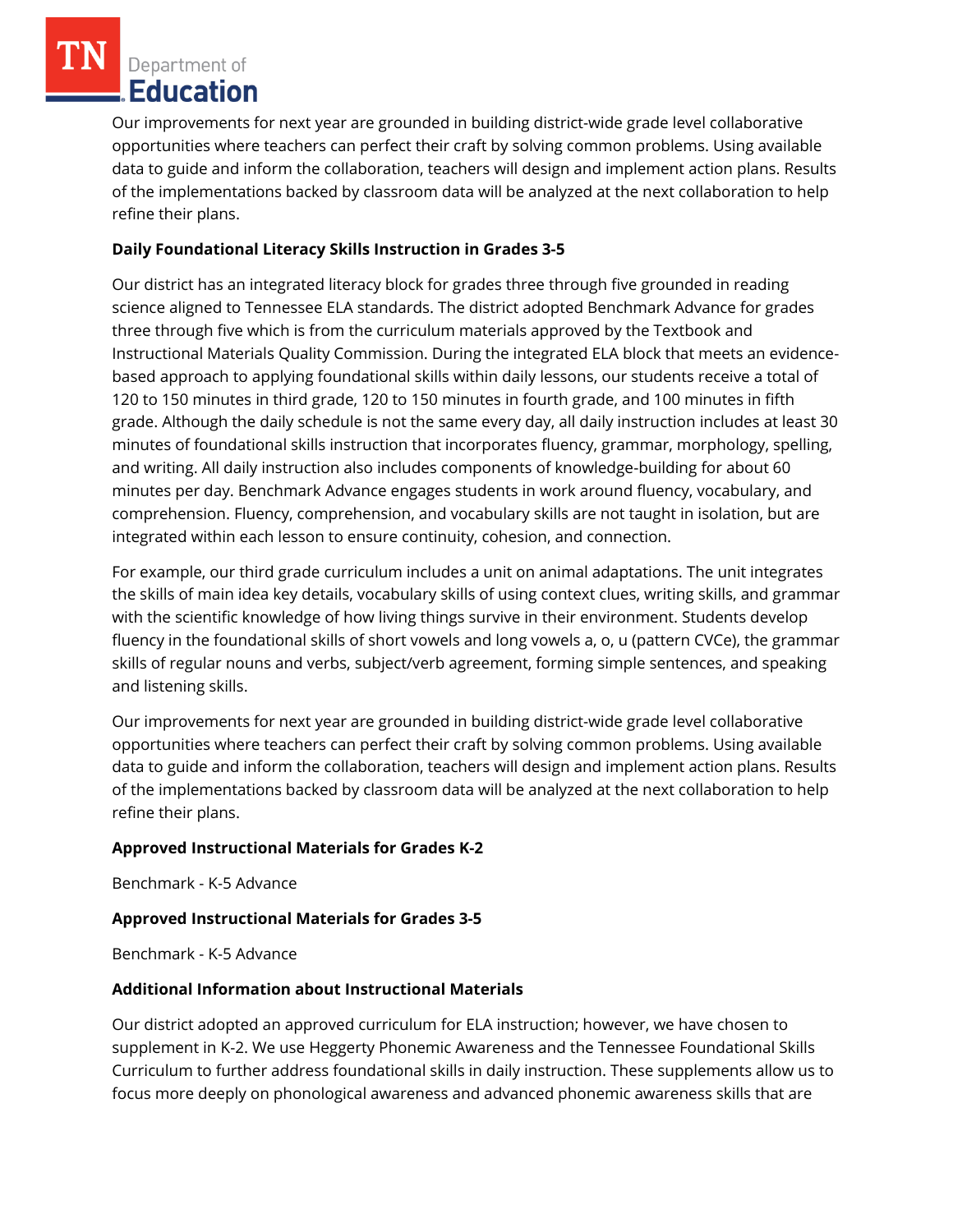crucial all the way through second grade. We use the daily sounds-first activities as daily warm up in all elementary schools across our district.

# **Universal Reading Screener for Grades K-5. This screener complies with RTI<sup>2</sup>and Say Dyslexia requirements.**

AIMSWEB

Written Expression Universal Screener

#### **Intervention Structure and Supports**

Gibson County Special School District provides reading intervention for students who are identified as at risk based on universal screening data as well as classroom performance. GCSSD administers AIMSWEB three times a year (fall, winter, and spring) to determine which students have a significant reading deficiency or are "at risk". The RTI data team consisting of the principal, ELA teacher, RTI coordinator, and interventionist review universal screening data to determine which students score between the 0 and 25th percentile. TCAP results, CASE results, and classroom performance are also considered. During RTI Data Team Meetings, students are placed in appropriate instructional or intervention groups. Students placed in Tier II receive an additional 30 minutes of focused instruction and are progress monitored weekly. Tier III students receive an additional 45 minutes of focused instruction and are also progress monitored weekly.

Intervention is focused on specific deficit skills as determined by our diagnostic screeners: Phonological Awareness Skills Screener and Phonics and Word Reading Survey. Our district utilizes a variety of tools from our approved resource list (see below) to provide students the specific intervention needed. RTI Data Team Meeting are conducted every 4.5 weeks to evaluate student progress and either continue the intervention, change the intervention, or change the Tier placement.

We have research-based options for reading intervention support available to our students for Tier I, Tier II, Tier III instruction. Ours recently adopted ELA curriculum contains an assessment and remediation guide in which teachers can find activities which directly address skill gaps. The resources below are used in Tier I, II, and III to meet the needs of students as determined by their data.

Florida Center for Reading Research Reading A-Z Sound Symbol Recognition Phonemic Awareness book Kindergarten Binder West Virginia Phonics SRA Kits Reading A-Z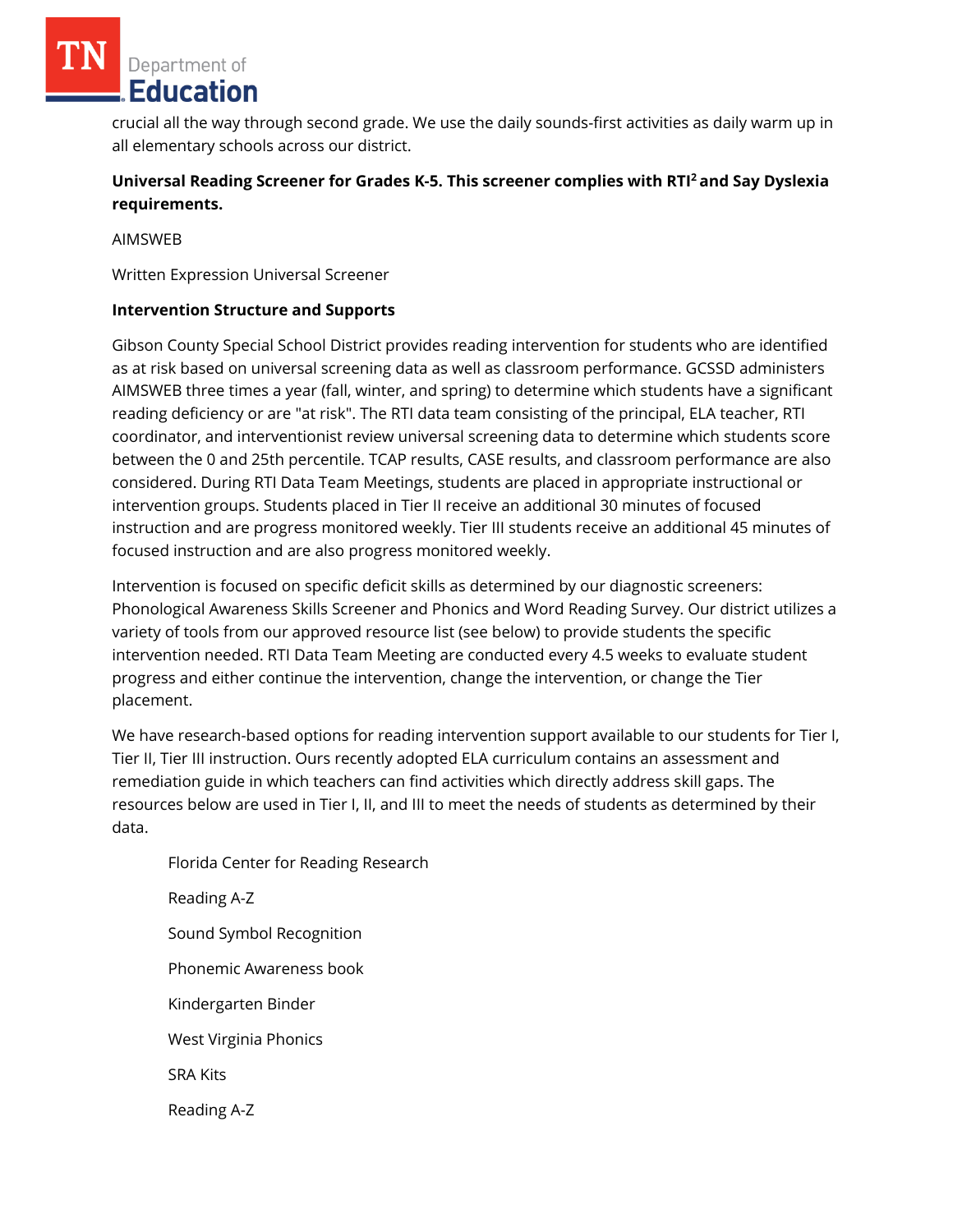> Florida Center for Reading Research Decoding Skills 95% Group Blending 95% Group Multisyllable Routine West Virginia Phonics My Sidewalks SRA Kits Rewards Florida Center for Reading Research Reading A-Z West Virginia Phonics Encoding Skills 95% Group Blending 95% Group Multisyllable Routine My Sidewalks Rewards SRA Kits West Virginia Phonics FluencyAlphabet cards Sight words cards Phrase cards Sentence Cards Florida Center for Reading Research My Sidewalks Rewards SRA Kits Be a Better Reader Reading A-Z West Virginia Phonics Comprehension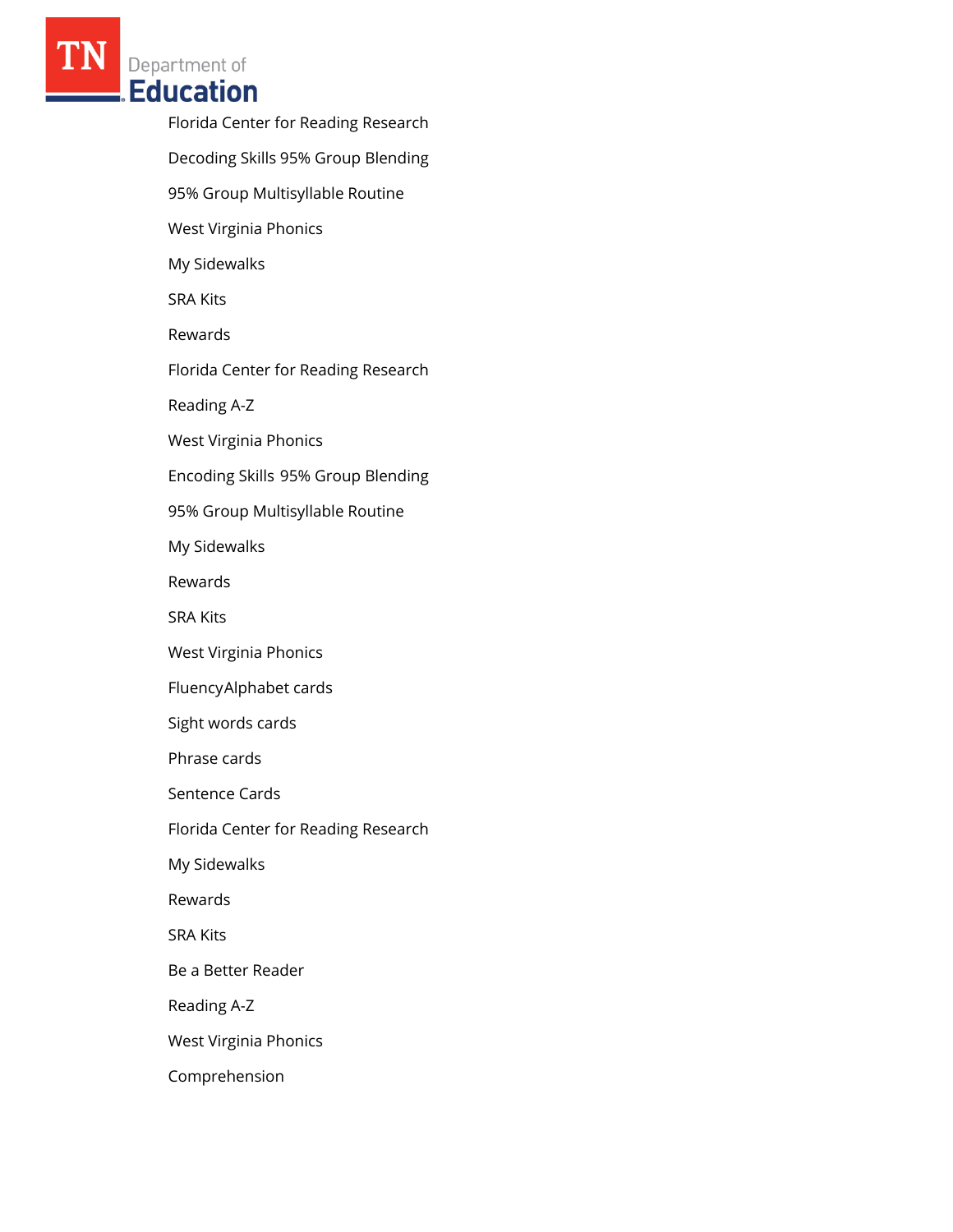My Sidewalks Rewards SRA Kits Be a Better Reader Reading A-Z Rapid Naming Rapid Naming Generator SPIRE

### **Parent Notification Plan/Home Literacy Reports**

The Gibson County Special School District notifies parents in grades K-5 if their child is "at-risk" for or has a significant reading deficiency (as evidenced by the student scoring in the 0-25th percentile) immediately after district schools complete the fall universal screening. Student 's scores are communicated in parent-friendly language that provides a clear explanation of student's skill gaps and the depth and extent of student's need. The parents are told what intervention their student will receive and the amount of time each day the student will receive services. This is coupled with a description of the importance of being able to read by the end of 3rd grade.

The district defines how students are assessed and what a "significant reading deficiency" means. Parents are subsequently notified of their child's progress, or lack of progress, after the first 4 1/2 week data team meetings. In the parent notification/communication, data teams note the interventionist(s) and changes to be made if the child is not showing significant progress as evidenced by the progress monitoring and universal screening data as well as recommended activities (that do not require purchased resources)that will support students in the area of deficit (activities are not tailored by child, but tailored by skill deficit generally). These communications go out to parents with students in grades K-3 three times annually and are shared in grades 4 and 5 annually.

Additionally, Benchmark Advance, our ELA curriculum, contains parent letters in the younger grades that outline the foundational skills and knowledge domains for the coming unit that will inform and equip parents to work with their child(ren). (It is available in multiple languages.) Families can better understand how to support their student(s) through questions about their texts and through an awareness of what foundational skills their children are learning.

#### **Professional Development Plan**

K - 5 teachers in our district plus Sped and ESL teachers will participate in the free optional Reading 360 Early Literacy Training Series developed by the Tennessee Department of Education.

April/May/June 2021 - teachers of grade PreK - 5, Sped, ESL will engage in Week 1 of the Early Literacy Training series, asynchronously. This training will focus on foundational reading